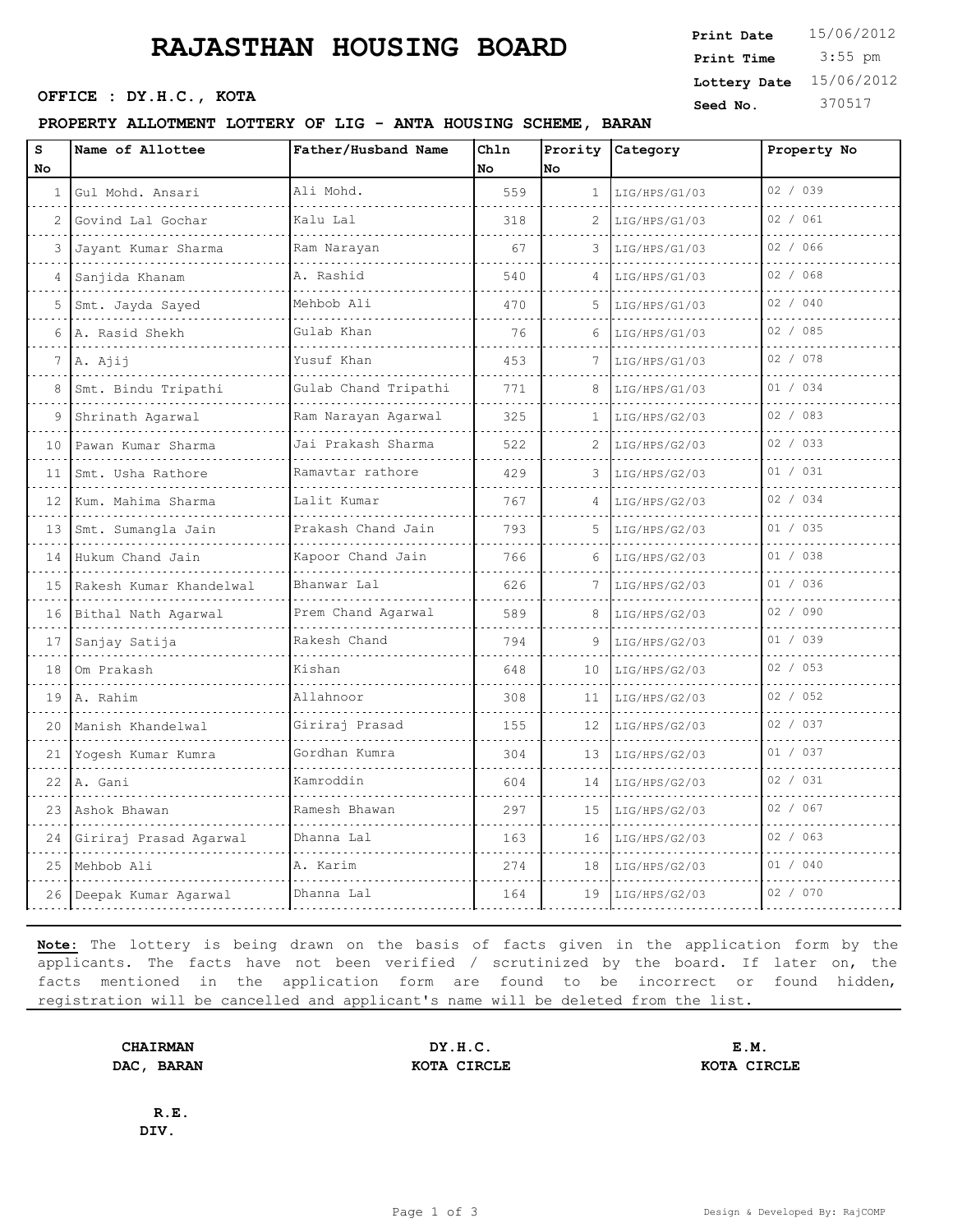## **RAJASTHAN HOUSING BOARD**

OFFICE : DY.H.C., KOTA

#### PROPERTY ALLOTMENT LOTTERY OF LIG - ANTA HOUS

|             | www.comparent.com                           |      |                  | Print Time | $3:55$ pm               |
|-------------|---------------------------------------------|------|------------------|------------|-------------------------|
|             |                                             |      |                  |            | Lottery Date 15/06/2012 |
| <b>KOTA</b> |                                             |      |                  | Seed No.   | 370517                  |
|             | LOTTERY OF LIG - ANTA HOUSING SCHEME, BARAN |      |                  |            |                         |
|             | Father/Husband Name                         | Ch1n | Prority Category |            | Property No             |

**Print Date**  $15/06/2012$ 

| S  | Name of Allottee        | Father/Husband Name    | Chln      |    | Prority Category   | Property No |
|----|-------------------------|------------------------|-----------|----|--------------------|-------------|
| No |                         |                        | <b>No</b> | No |                    |             |
| 27 | Fayyaz Alam             | A. Mazid               | 352       |    | 20 LIG/HPS/G2/03   | 01 / 030    |
| 28 | Ajay Arora              | Baldev                 | 341       | 21 | LIG/HPS/G2/03      | 02 / 089    |
| 29 | Bhim Singh              | Babu Singh             | 222       | 22 | LIG/HPS/G2/03      | 02 / 041    |
| 30 | Smt. Shradha Jain       | Gyan Chand Jain        | 214       | 23 | LIG/HPS/G2/03      | 02 / 030    |
| 31 | Laxmikant               | Mewa Ram Sharma<br>.   | 441       | 24 | LIG/HPS/G2/03      | 02 / 032    |
| 32 | Anita Khandelwal        | Bhawani Shankar<br>.   | 627       | 25 | LIG/HPS/G2/03      | 02 / 065    |
| 33 | Vimal Kumar jain        | Mohan Lal Jain         | 266       | 26 | LIG/HPS/G2/03      | 02 / 051    |
| 34 | Smt. Shabina Naz        | Mahmood Hasan Naz<br>. | 156       | 27 | LIG/HPS/G2/03      | 02 / 087    |
| 35 | Dhanna Lal Saini        | Anandi Lal Saini       | 637       | 28 | LIG/HPS/G2/03      | 02 / 086    |
| 36 | Surendra Kumar Sharma   | Mohan Lal Sharma       | 638       | 29 | LIG/HPS/G2/03      | 02 / 075    |
| 37 | Ramesh Chand            | Ram Sharma             | 270       | 30 | LIG/HPS/G2/03      | 02 / 035    |
| 38 | Raj Kumar Mittal        | Dayanand Mittal        | 621       | 31 | LIG/HPS/G2/03      | 02 / 081    |
| 39 | Smt. Sumitra Bai        | Mukut Bihari           | 646       | 32 | LIG/HPS/G2/03      | 02 / 074    |
| 40 | Mahaveer Goyal          | Sunder Lal             | 360       | 33 | LIG/HPS/G2/03      | 02 / 058    |
| 41 | Ahmed Hussain           | Ramjani Hussain        | 391       | 34 | LIG/HPS/G2/03      | 02 / 050    |
| 42 | A. Wahid                | Abdul Shakur           | 201       | 35 | LIG/HPS/G2/03      | 02 / 072    |
| 43 | Smt. Gazala Farooq      | Mohd. Farooq           | 301       | 36 | LIG/HPS/G2/03      | 02 / 054    |
| 44 | Uday Lal Gujar          | Kanahiya Lal           | 495       | 37 | LIG/HPS/G2/03      | 02 / 064    |
| 45 | Prakash Sharma          | Kuri Lal               | 319       | 38 | LIG/HPS/G2/03      | 02 / 077    |
| 46 | Chandra Prakash Agarwal | Prem Chand             | 552       | 39 | LIG/HPS/G2/03      | 01 / 032    |
| 47 | Murari Lal              | Shri Nath Agarwal      | 324       | 40 | LIG/HPS/G2/03      | 01 / 041    |
| 48 | Jahid Ali               | Mohd. Ali              | 28        | 41 | LIG/HPS/G2/03      | 01 / 029    |
| 49 | Brijesh Kumar Sharma    | Badri Lal              | 221       | 42 | LIG/HPS/G2/03      | 02 / 042    |
| 50 | Purshottam Nagar        | Kalu Lal               | 408       | 43 | LIG/HPS/G2/03      | 02 / 057    |
| 51 | Smt. Madhu Sharma       | Deendayal              | 18        |    | 44   LIG/HPS/G2/03 | 02 / 056    |
| 52 | Smt. Shashi Sharma      | Mahendra Sharma        | 385       | 45 | LIG/HPS/G2/03      | 02 / 084    |

**Note:** The lottery is being drawn on the basis of facts given in the application form by the applicants. The facts have not been verified / scrutinized by the board. If later on, the facts mentioned in the application form are found to be incorrect or found hidden, registration will be cancelled and applicant's name will be deleted from the list.

**CHAIRMAN DY.H.C. E.M. DAC, BARAN KOTA CIRCLE KOTA CIRCLE**

**R.E. DIV.**